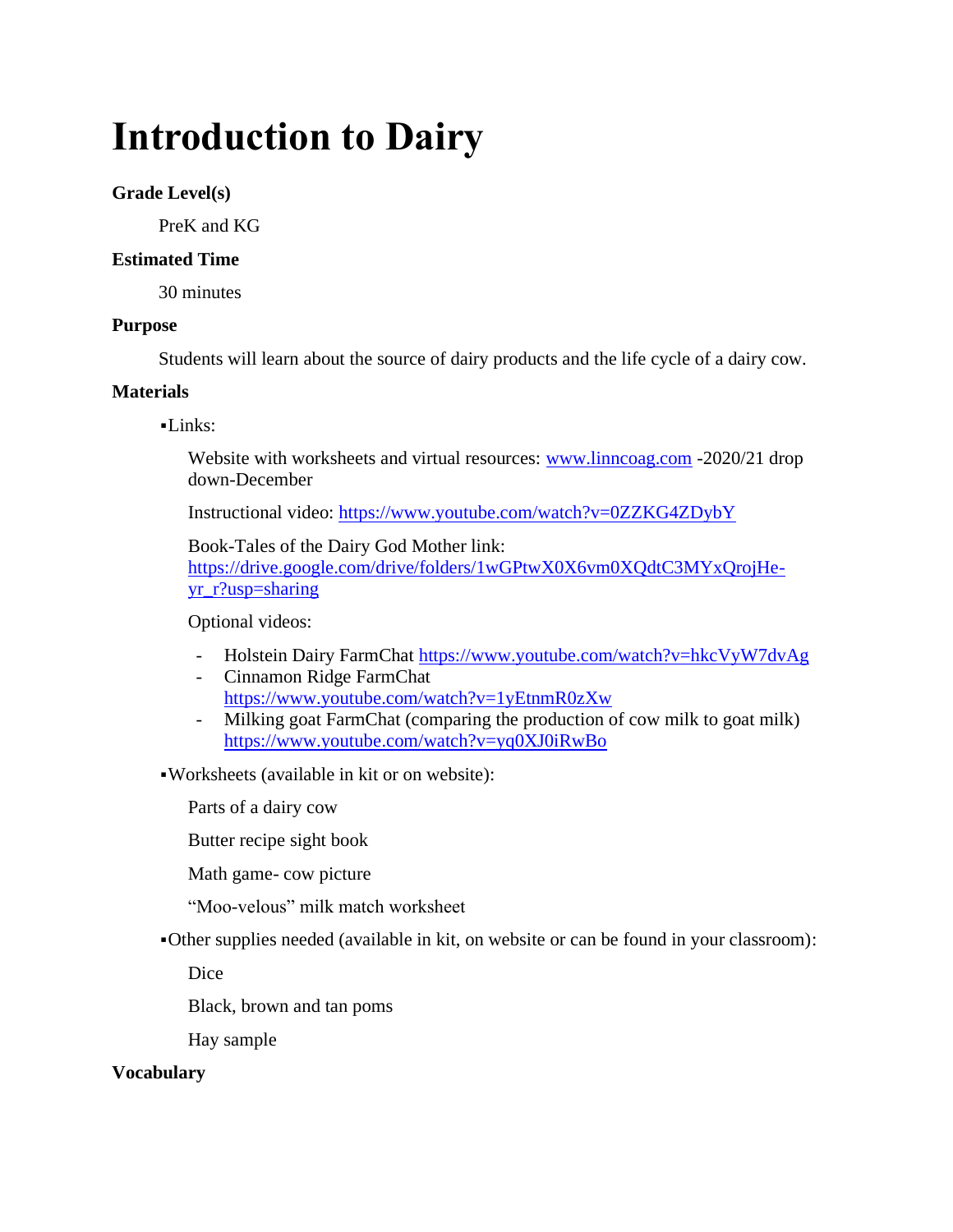- **Holstein –** the most common type of milk cow; a dairy breed that is uniquely black and white spotted
- **Jersey –** Another common breed of milk cow that is generally smaller and brown
- **Guernsey –** a third breed of dairy cow that is usually brown and white spotted
- **dairy cow –** a cow raised primarily for milk production
- **udder** a large bag between a cow's rear legs where milk is stored
- **Milking machine**  a gentle machine that collects milk from the cow's udders
- **Milking parlor** the place where cows go to be milked

# **Interest Approach – Engagement**

- 1. Tell students that **today we are going to learn about how milk is produced**.
	- a. Question prompts:
		- i. Where does milk come from?
		- ii. Where do we find cows? (farms)
		- iii. What kind of cow gives us milk? (direct students to the idea of dairy cows vs. beef cattle)

# **Background - Agricultural Connections**

- Dairy cattle are different from beef cattle. There are many breeds of cattle, and some are better at producing milk than producing beef. These are called dairy cattle.
- There are about six main breeds of dairy cattle.
	- o **Holsteins** are the most common. These are the cows that Chik-Fil-A uses in advertising. They are notable for their huge frame, high milk production, low milk fat, and of course, black and white spots.
	- o **Jersey** cattle are also quite common. They are noticeably smaller framed, and more tan in color. They have a higher butterfat and protein content than Holsteins, so often times the two breeds are crossed. This causes hybrid vigor, but also helps the offspring produce lots of milk that is high in protein. These hybrids are sometimes called "HoJos". You can see a Jersey cow on page 15 of Milk Comes from a Cow?
	- o **Brown Swiss** cattle are known for being strong and hardy. These cattle can be even larger than Holsteins and produce large amounts of butterfat and protein, like Jerseys. They're not as commonly used in commercial production simply because of the Holstein's capacity for milk production, but they are still a common, hardy, dependable breed.
	- o **Guernseys** have some spots, but their coloring is more reddish-brown. They are sometimes called "Golden Guernseys" because their milk is actually slightly golden in color. This is because they produce large amounts of beta-carotene, which is a source for Vitamin A.
	- o **Ayrshire** cattle vary some in color but are generally red and white spotted. They are known for being healthy animals.
	- o **Milking Shorthorns** should not be mistaken with their beef breed counterpart. Milking Shorthorns are among the least popular but have loyal producers that appreciate their durability and grazing efficiency.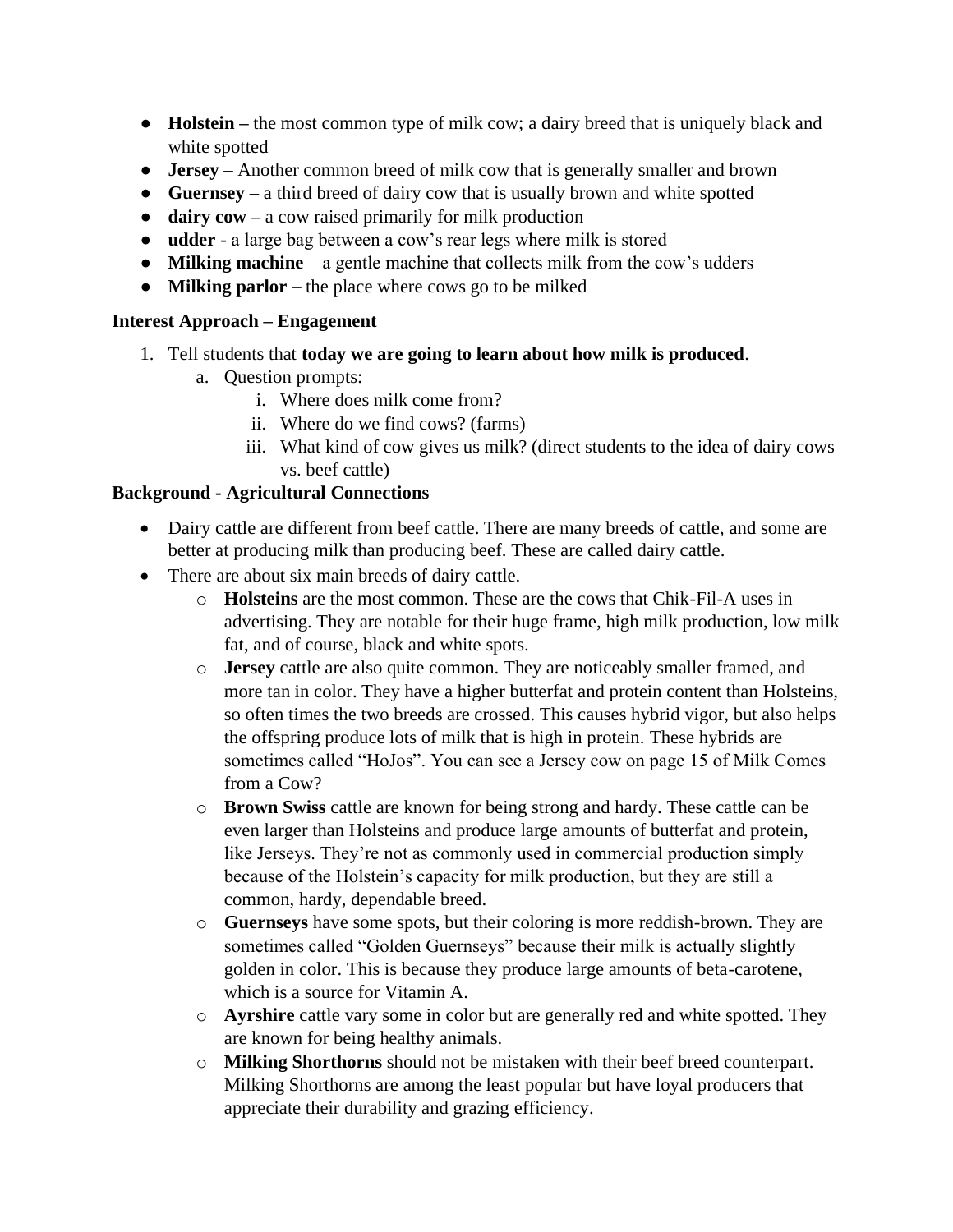- The dairy animal's lifecycle does vary from the beef animal's lifecycle, though they are the same species.
	- o Dairy calves will be weaned from their mother much sooner and fed milk replacer instead. This helps the producer collect more of the mother's milk, and can help keep the calf away from various kinds of bacteria, diseases, etc.
	- o Calves are housed in hutches. They look something like large, plastic doghouses with a front lawn. This is also a step that producers take to decrease disease outbreaks. Nose to nose contact with other calves increases their risk of getting sick.
	- o When a heifer (female calf) begins cycling, she will be bred.
	- o Steers will be sold to a feedlot to be fed out with other beef animals.
	- o There are some producers that raise bulls for breeding purposes.
	- o Dairy cows (mature females) will not milk continuously after they calve; they generally dry off in about 305 days. Cows will continue to be bred until they become unproductive. This can vary between breeds, animals, and operations.
- Milking time can work differently at various operations.
	- o Many operations milk twice a day, but some are moving to three times per day.
	- $\circ$  Cows will often know it is milking time and walk themselves to and from the milking parlor without much assistance. Cows enjoy milking time, as it relieves pressure and they can even get a snack!
	- o Before and after milking, producers will clean the cows' udders as well as equipment. They also may take a couple squirts of milk from each cow before milking to check for discoloration, chunks, or other signs of infection. One thing in particular producers watch for is mastitis. If a cow does look like she is suffering from an infection or disease, her milk will not be added to the other cows' milk. She will be separated and treated.
		- If a cow is treated with antibiotics, her milk will not be collected for sale until the withdrawal period is up. Each antibiotic has a strict time limit on the label, so products from the animal (meat or milk) cannot be collected until that time limit is up. If a producer is found to have antibiotic residue in their bulk tank (milk collection tank), they will face huge fines or possibly get their farm taken away.
	- o Most producers use automatic milking machines that latch onto the cow's udder like a vacuum. They will unlatch automatically when the cow is finished milking. Some producers use robotic milkers that don't require people to place the machine on the animal at all.

# **Procedures**

- 1. Read or watch the read-aloud video: Tale of a Dairy God Mother. Ask the students to review what the story was about.
- 2. Watch the instructional video, link provided above or on our website. Morgan will show pictures of different breeds of dairy cows, feed samples, and supplies used on the farm.
- 3. Review the parts of a dairy cow together as a class (optional: color the cow)